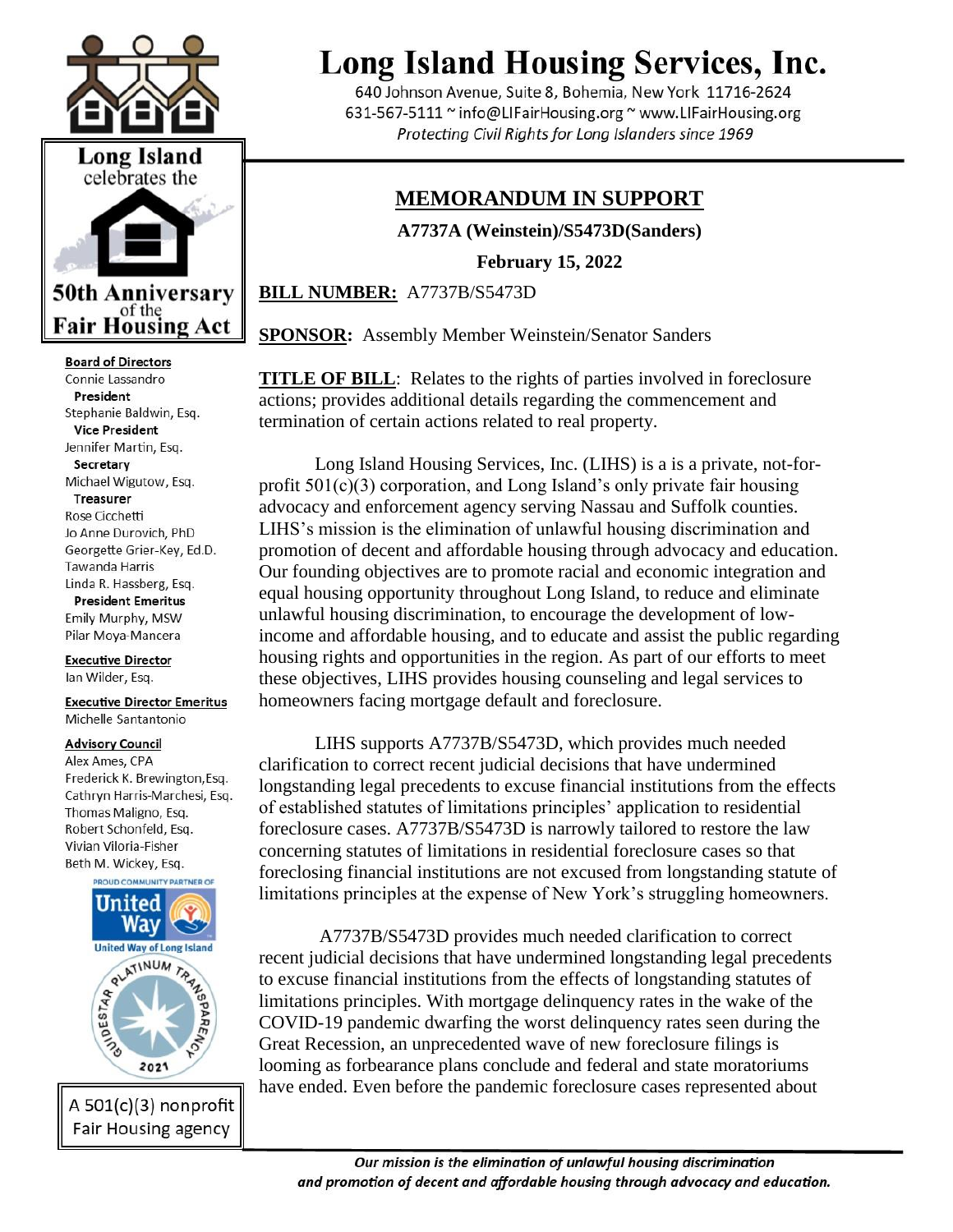twenty percent of the statewide civil docket in New York's Supreme Courts and even higher percentages at the intermediate appellate courts; with the new wave of foreclosures it is critical that foreclosing lenders not be excused from the operation of longstanding statute of limitations principles embedded in New York jurisprudence that apply to all litigants, even large financial institutions. Indeed, those foreclosing lenders were represented by counsel at every stage of the proceeding and should not be excused from the operation of basic statute of limitations principles.

Although this legislation addresses seemingly arcane statute of limitations issues, the real world implications of the failure to correct recent case law excusing foreclosing financial institutions from their violations of the statute of limitations would have real world consequences for thousands of New York homeowners who are subjected to multiple foreclosure proceedings by lenders who start and stop foreclosure proceedings and attempt thereby to manipulate the operation of the statute of limitations, leaving distressed homeowners in a perpetual state of uncertainty as their cases remain unresolved, in many cases over the course of a decade or more.

1. The bill would overrule the most egregious aspect of *Freedom Mortgage v. Enge*l, 2021 NY Slip Op 01090, 37 NY3d 1 (Court of Appeals February 18, 2021), which upended wellestablished precedent by holding that a voluntary discontinuance of a foreclosure action revokes acceleration even where the discontinuance is silent on revocation and does not advise the homeowner that acceleration is revoked and that the lender will resume accepting installment payments on the loan. This ruling has revived many foreclosure actions that were otherwise barred by the statute of limitations and placed a cloud on the title of many properties formerly encumbered by mortgages whose enforcement was barred by existing statute of limitations principles before the decision. It would restore longstanding precedent and make clear that a lender's voluntary discontinuance of a pending action does not serve to restart the statute of limitations and would make clear that after-the-fact assertions of revocation of acceleration to evade the operation of the statute of limitations are ineffective. It would also clarify that financial institutions prosecuting foreclosures are bound by the same statutes of limitations that apply to all other litigants. Finally, it would bar plaintiffs who commenced a foreclosure action and thereby accelerated a mortgage loan from arguing, in a later action, that they failed to effectively accelerate a loan to evade the statute of limitations.

2. The bill would also overrule *CitiMortgage v. Ramirez*, 92 AD3d 70 (3rd Dep't December 24, 2020), which rendered the election of remedies provisions of New York Real Property Actions and Proceedings Law §1301 meaningless and invites foreclosure plaintiffs whose cases have been adjudicated to be barred by the statute of limitations to commence nonforeclosure actions for money judgments on the note. If a lender is barred by the statute of limitations from pursuing a foreclosure action—which bar resulted from the lender's own actions—there is no reason why such a lender should be able to achieve the same result by resorting to the artifice of pursing an action for a money judgment on the note, but that is precisely what the Ramirez decision invited lenders to do.

3. It also creates a separate CPLR 205-a grace period provision for residential foreclosure cases, to address multiple foreclosure filings by plaintiffs who serially commence foreclosure